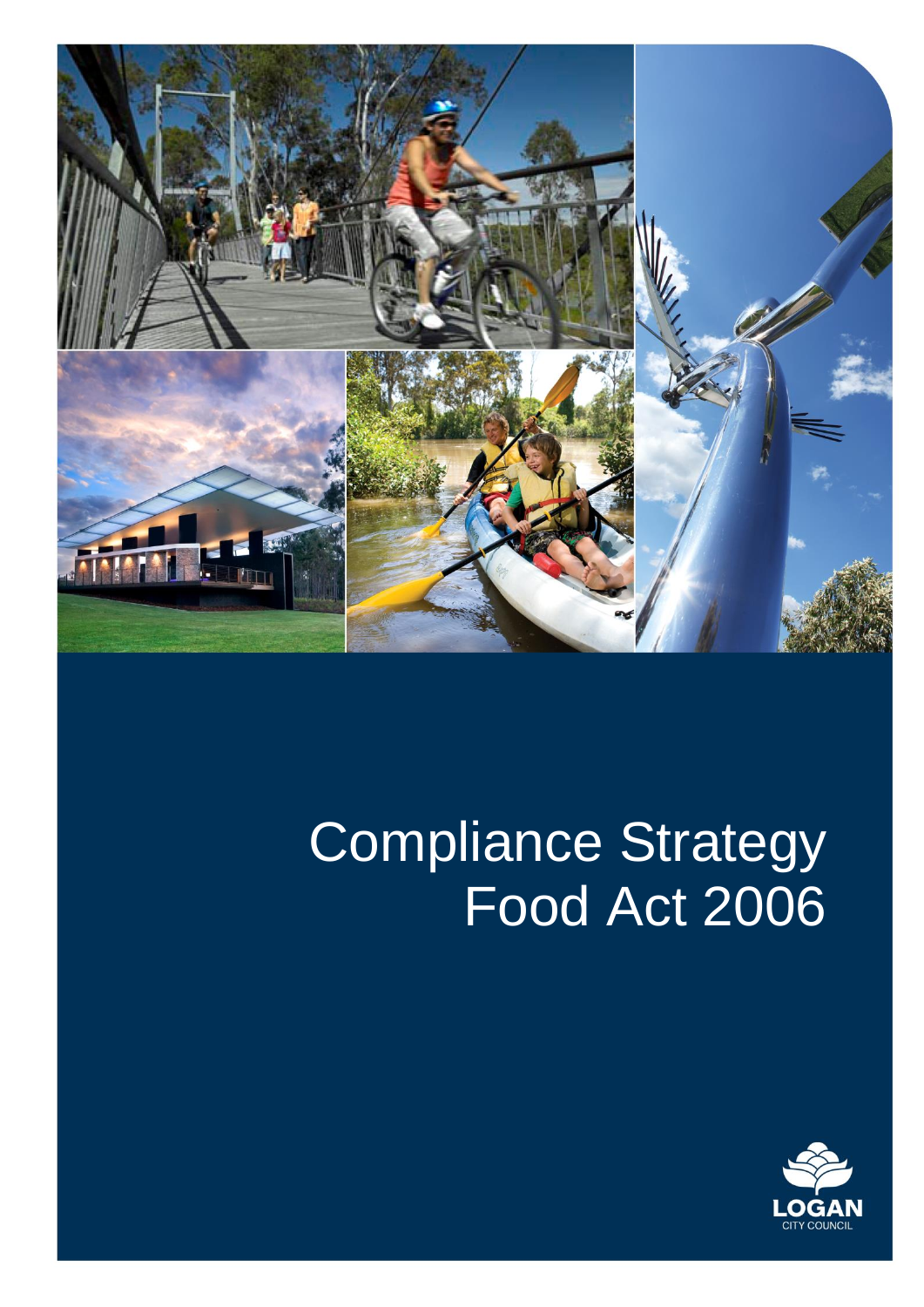## **Compliance Strategy for the** *Food Act 2006*

The purpose of the State *Food Act 2006* (the Act) is to:

- ensure food for sale is safe and suitable;
- prevent misleading conduct in relation to the sale of food; and
- apply the national Australia New Zealand Food Standards Code (the Code)

The role of Logan City Council in relation to achieving the purpose of the Act is:

- the approval and licensing of food businesses and accrediting food safety programs;
- inspecting food businesses for compliance with the Act and Chapter 3 of the Code;
- undertaking investigations relating to complaints regarding licenced food businesses, including single cases of food borne illness; and
- education of food businesses and the general public in relation to key food safety matters

The Act is also administered in part by the State Department of Health. The Department of Health investigates and enforces the following issues:

- false description of food
- misleading conduct
- sale of unfit equipment, packaging or labelling material
- labelling and composition of food as detailed in the Code
- approval of auditors, conducting check audits
- food recalls and emergency powers
- food-borne illness and foreign matter
- notification of prescribed contaminants; and
- suspected intentional contamination

In addition to the Act, Safe Food Production Queensland (SFPQ) administers the *Food Production (Safety) Act 2000*, which relates only to the primary production of food and does not limit the provisions of the *Food Act 2006*. The combination of the two Acts and the Code ensure that food safety risks are managed from agriculture to consumers.

### **Compliance Objectives**

The Environmental Health (EH) Services team is responsible for the effective implementation and administration of the Act on behalf of the Logan community.

The objectives of the Environmental Health food program are:

- to prevent, control and reduce risks to public health associated with the sale of food,
- to ensure that businesses are regulated in a fair and effective manner, and
- to provide business operators and consumers with relevant information in relation to food safety.
- to work collaboratively with other regulators and policy makers (i.e. Department of Health, SFPQ, Food Standards Australia New Zealand, Australian Quarantine and Inspection Service etc) to ensure the overarching purposes of the Act are achieved.

### **Strategy for Compliance Activities**

To effectively achieve the compliance objectives the EH Services Team will:

- establish and adequately resource inspection Service Levels
- be quided by established Compliance Principles
- establish and utilise defined Compliance Tools
- escalate enforcement action consistent with an Enforcement Matrix

### **Service Levels**

#### *Routine Inspection of Licensed Food Businesses*

The EH Services team will undertake routine inspections of licensed food businesses under the *Food Act 2006* and the Food Safety Standards. Officers will identify any legislative non-compliances during the inspection and thereafter work with the business operator to ensure food is safe and suitable.

#### *Investigation of Customer Requests (Licensed Food Businesses)*

The EH Services team investigates complaints relating to the general operation of food businesses selling food through retail. Issues investigated include improper food handling, pest issues, suspected contamination of food, cleanliness of premises, etc. Officers will inspect the business to assess the validity of the complaint and take appropriate action to ensure any non-compliances found are resolved in a suitable timeframe.

#### *Investigation and Management of Food-borne Illness*

The EH Services team investigates single cases of foodborne illness. This is where there is one single incident of illness. Where there are multiple incidents that require investigation, the lead is taken by the Department of Health with the support of Council.

The aim of these investigations is to limit the potential risks to public health, identify the source(s)/cause(s), implement appropriate remedial action and develop strategies to prevent recurrence in the future.

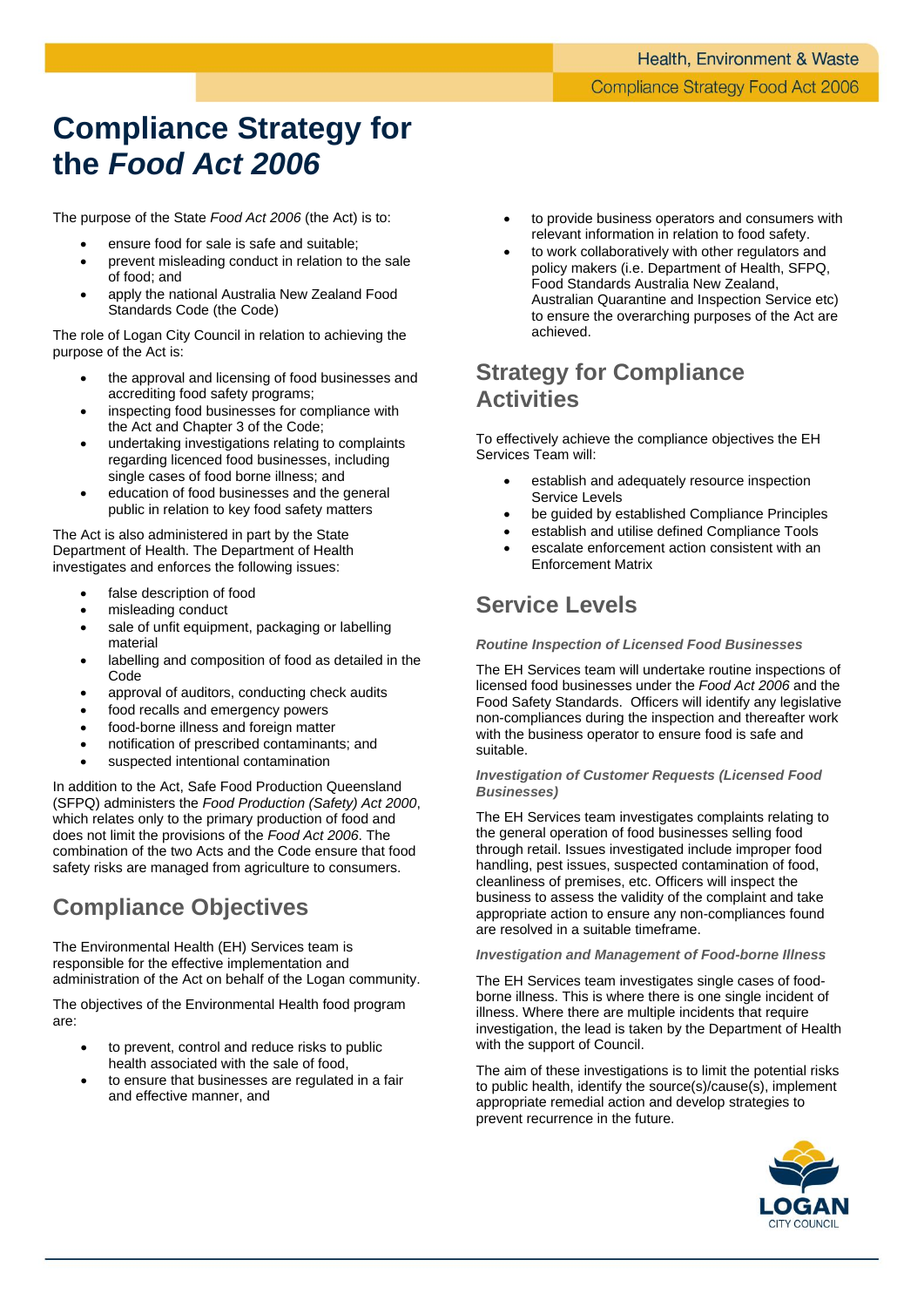### **Compliance Principles**

The EH food program will be guided by the following principles:

Proportionate **-** the enforcement action taken will be comparable to the seriousness of the breach.

Consistent **-** the law is fairly and equally applied to all persons.

Effective **-** the reason for the law and the reason for what we do is well explained and achieved.

Transparent - what we do and the way we do it are written down and open to review and discussion by decision makers and operators.

Accountable **-** officers working in the program are accountable for decisions made and actions taken.

### **Compliance Tools**

The Act establishes enforcement pathways and statutory tools in the form of letters or notices to achieve compliance.

The compliance tools applied within the EH food program include:

- verbal advice
- improvement notice
- prescribed infringement notice
- show cause notice
- prosecution

### **Enforcement Matrix**

The *Food Act 2006 Enforcement Matrix* provides officers a recommended enforcement option based on a risk assessment of the investigation. The enforcement matrix considers 2 key matters:

- the risk to human health as a result of the noncompliance and,
- the likelihood of the business operator resolving the non-compliance in a reasonable timeframe.

These factors are independent of each other, however when assessed together in the Enforcement Matrix, provide a 'recommended enforcement option'. It is then expected that Council officers will apply the 'recommended enforcement option' to achieve compliance. If an officer believes that an alternative enforcement option is more suitable than the 'recommended enforcement option', the officer must provide evidence to their supervisor outlining the reason for this decision. If agreed, then the 'recommended enforcement option' may be replaced with a more appropriate option.

Regardless of the enforcement action taken officers will always discuss the issues with the business operator prior to action being taken. The Environmental Health food program is committed to being transparent and accountable when working with business operators and customers to achieve compliance.

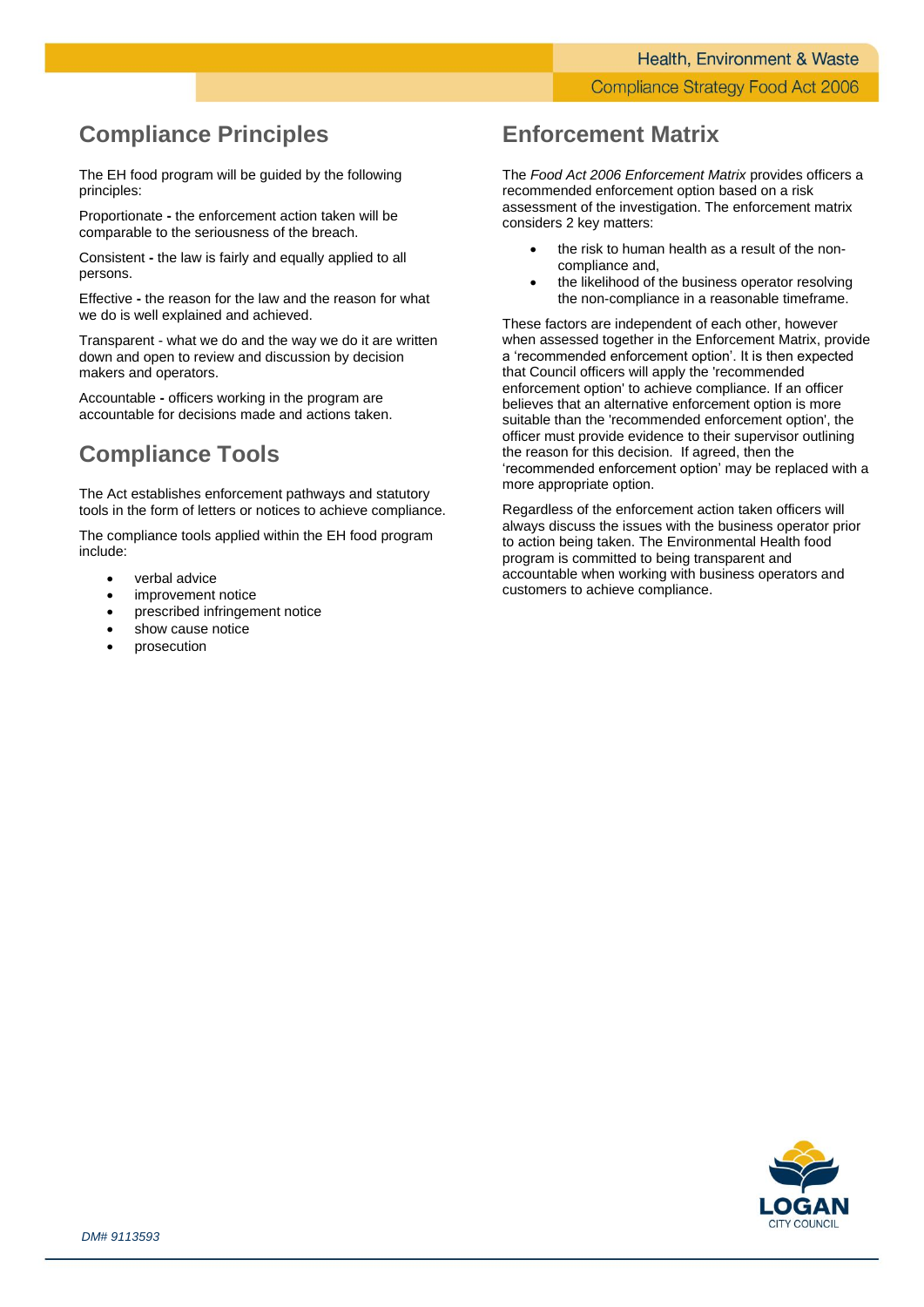|                          |                  | <b>Human Health Risk</b>                                |                                                                              |                                                                              |
|--------------------------|------------------|---------------------------------------------------------|------------------------------------------------------------------------------|------------------------------------------------------------------------------|
|                          |                  | (actual or potential)                                   |                                                                              |                                                                              |
|                          |                  | <b>Minor</b><br>(low risk)                              | Major                                                                        | <b>Critical</b><br>(very high risk)                                          |
| Likelihood of compliance | High             | <b>Verbal Advice</b>                                    | <b>Improvement Notice</b>                                                    | <b>Improvement Notice</b><br><b>Infringement Notice</b>                      |
|                          | <b>Uncertain</b> | <b>Verbal Advice</b><br><b>Improvement Notice</b>       | <b>Improvement Notice</b><br><b>Infringement Notice</b>                      | <b>Infringement Notice</b><br><b>Improvement Notice</b>                      |
|                          | Low              | <b>Improvement Notice</b><br><b>Infringement Notice</b> | <b>Infringement Notice</b><br><b>Improvement Notice</b>                      | <b>Infringement Notice</b><br><b>Show Cause Notice</b><br><b>Prosecution</b> |
|                          | <b>Very Low</b>  | <b>Infringement Notice</b><br><b>Improvement Notice</b> | <b>Infringement Notice</b><br><b>Show Cause Notice</b><br><b>Prosecution</b> | <b>Infringement Notice</b><br><b>Show Cause Notice</b><br><b>Prosecution</b> |

### **Food Act 2006 Enforcement Matrix**

*Note 1: The enforcement options in the enforcement matrix are a guide only. Enforcement should be undertaken in accordance with the enforcement matrix unless approval is obtained from the officer's supervisor.*

*Note 2: Officers must always discuss the identified issues / offences and proposed actions with the business operator / alleged offender prior to any documentation / notices being delivered.*

*Note 3: Officers must always refer to the relevant legislation to determine whether a particular enforcement*  *option (e.g. Infringement Notice/ Improvement Notice/Show Cause) is permitted for a particular offence.*

*Note 4: If deviating from the above recommended enforcement options, the decision must be clearly documented and validated by the inspecting officer.*

*Note 5: It should be noted that in cases where immediate action is required to address significant risk, verbal advice will be provided which will then be followed up with a written notice*

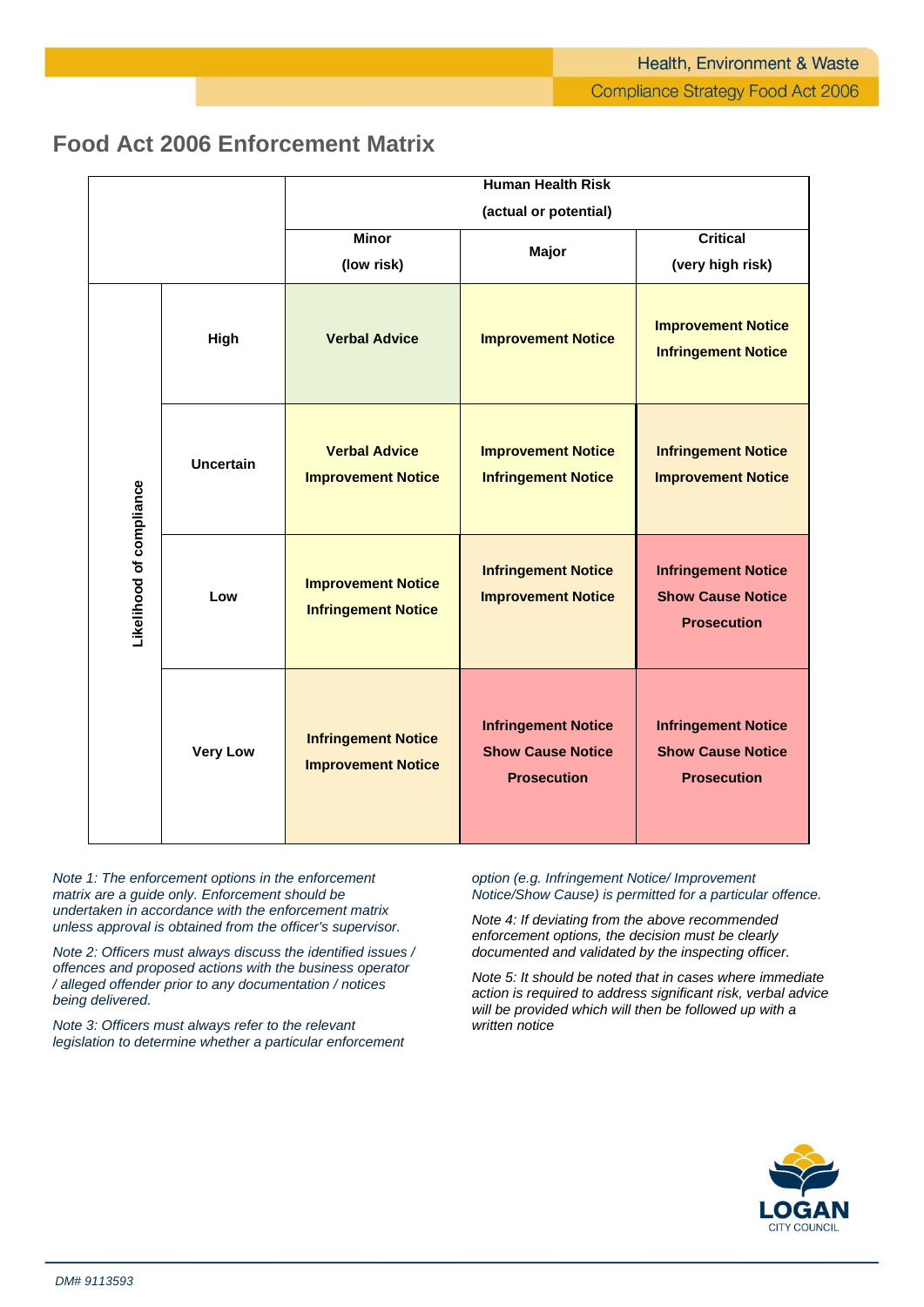Health, Environment & Waste **Compliance Strategy Food Act 2006** 

#### **Likelihood of Compliance**

Likelihood of meeting the standards in the Food Act considering the history and ability of the operator to achieve the required standards.

| Likelihood of compliance                                             | Examples                                                                                                                                                                                                                               |
|----------------------------------------------------------------------|----------------------------------------------------------------------------------------------------------------------------------------------------------------------------------------------------------------------------------------|
| Indications of future and ongoing compliance is <b>High</b>          | No history of serious non-compliance;<br>$\bullet$<br>Shows a good ability and awareness to meet the standards;<br>and/or<br>Shows a willingness to understand and meet the standards.                                                 |
| Indications of future and ongoing compliance are<br><b>Uncertain</b> | Some history of serious non-compliance;<br>Shows limited ability and willingness to meet the standards.                                                                                                                                |
| Indications of future and ongoing compliance is Low                  | Numerous cases of non-compliance.<br>$\bullet$<br>Very little improvement noted after guidance on how to<br>comply; and/or<br>Shows low ability and willingness to meet the standards.<br>$\bullet$                                    |
| Indication of future and ongoing compliance Very<br>Low              | Historic and/or current wilful violation of regulatory<br>$\bullet$<br>requirement; and/or<br>Very little improvement noted after guidance on how to<br>comply:<br>Shows no ability or willingness to meet the standards.<br>$\bullet$ |

#### **Human Health Risk**

Consideration of the risk to human health from the situation being investigated.

| Human health risk                                                                                                                                                                                                                                                               | Examples                                                                                                                                                                                                                                                                                                                                                                                                             |
|---------------------------------------------------------------------------------------------------------------------------------------------------------------------------------------------------------------------------------------------------------------------------------|----------------------------------------------------------------------------------------------------------------------------------------------------------------------------------------------------------------------------------------------------------------------------------------------------------------------------------------------------------------------------------------------------------------------|
| <b>Minor</b> (low risk)<br>Breaches of the Food Act which have the<br>potential for minor or temporary threat to<br>human health.<br>Defects that can be easily fixed during the<br>$\bullet$<br>normal course of business.<br>Minor administrative breaches.<br>$\bullet$      | Minor cleaning issues e.g. small section of unclean flooring,<br>$\bullet$<br>unclean interior to microwave:<br>A small number of broken/damaged utensils and/or<br>$\bullet$<br>equipment in the premises:<br>No nominated food safety supervisor at a licensed food<br>$\bullet$<br>business.                                                                                                                      |
| <b>Major</b><br>Breaches of the Food Act which have the<br>$\bullet$<br>potential for a significant threat to human<br>health.<br>Businesses may not be able to fix major<br>$\bullet$<br>breaches during the normal course of<br>business.<br>Serious administrative breaches. | Serious cleanliness issues, such as floors, walls, ceilings,<br>$\bullet$<br>equipment, fixtures and/or equipment;<br>Large quantities of food waste found stored in food storage<br>or preparation areas:<br>Serious issues regarding employee hygiene such as open<br>$\bullet$<br>wounds on hands, unclean hands, etc:<br>Food business not holding a current food business licence<br>$\bullet$<br>with Council. |